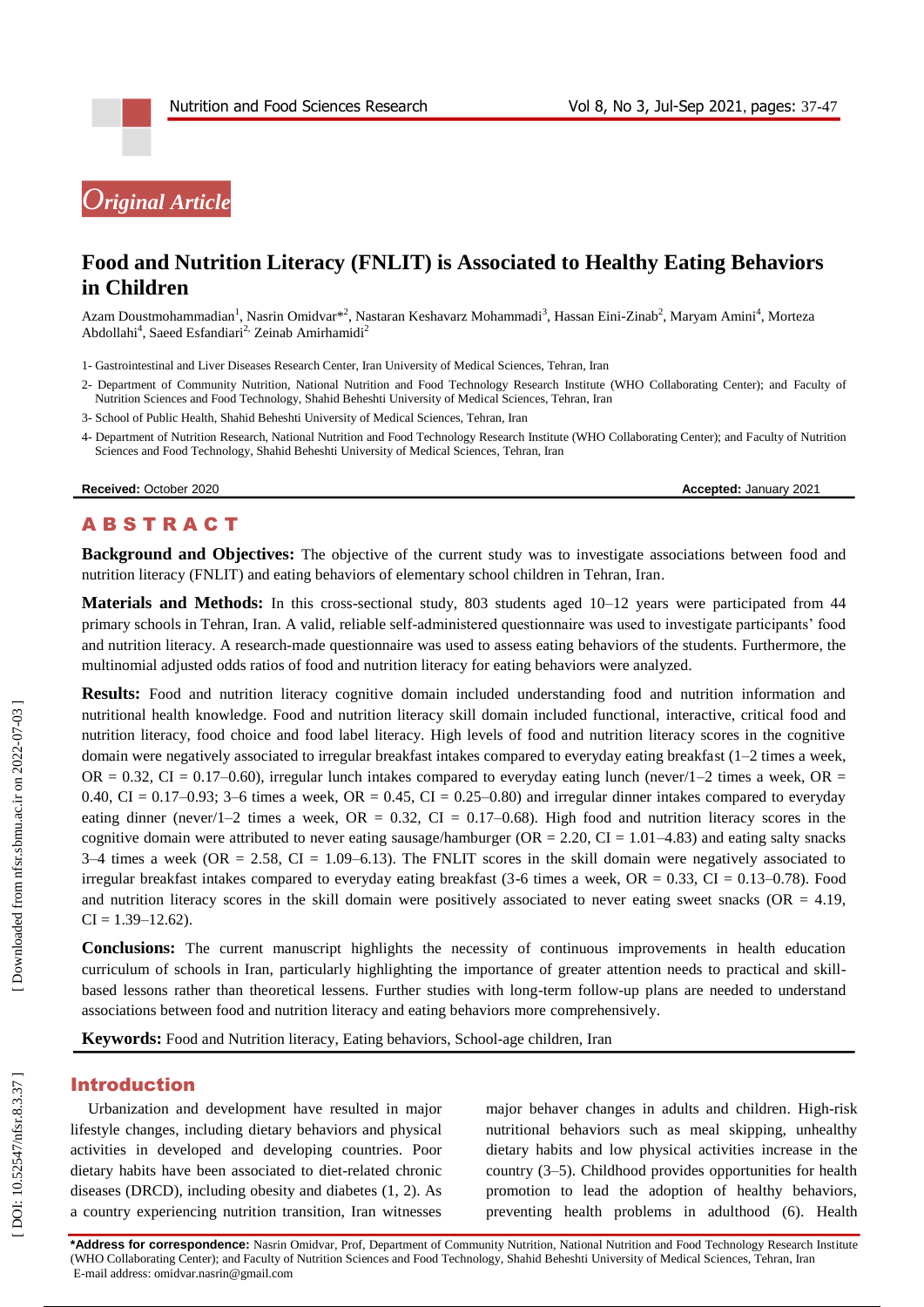literacy is reported as one of the most important personal skills to enable individuals to control health determinants (7). Evidence suggest needs of emphasizing specific areas of health literacy, including food literacy/nutrition literacy, due to the wide scopes of health issues. Food and nutrition literacies have recently emerged concepts, which address knowledge and skills of food and nutrition ( 8, 9 ). Overall, transition from knowledge to practice is described as a vital component of either food or nutrition literacy (10 ) .

Current studies have shown that food and nutrition literacy is one of the key factors in forming eating behaviors of children and adolescents (11 –13 ) . Food skills such as cutting fruits and vegetables, following recipes, measuring ingredients and preparing foods are shown to be associated to increased consumption of fruits and vegetables in adolescents (14 ). Food and nutrition literacy such as health literacy can be conceptualized as an asset (15) or enabler to healthy eating (9). Clarifying magnitude and nature of the relationships between food and nutrition literacy and children dietary behaviors is important to develop effective strategies for intervention in this group. In addition, it may help predict effects of interventions that focus on improving food literacy to improve children dietary habits. Therefore, the aim of this study was to assess relationships between food and nutrition literacy and dietary habits in primary school children in the metropolitan city of Tehran, Iran.

### Material s and Methods

**Study design and participants**<br>This study was a population-based cross-sectional

survey using multistage random cluster sampling design. Study sample included 803 primary school students of 419 boys and 384 girls aged 10 –12 years (power study, 88%; response rate, 89.2%) from various socioeconomic districts of Tehran, Iran. Students and their parents were provided with written informed consents before beginning of the survey. Data collection was carried out at schools by trained research assistants. The STROBE study on food and nutrition literacy (FNLIT) and dietary habits in children is outlined in Fig. 1.

### **Measurements**

### **Food and nutrition literacy assessment**

A valid self-administered questionnaire was used for the assessment of FNLIT. The process of developing questionnaire and assessing its interface, content and construct validity has previously been described (16 ). The FNLIT questionnaire included 46 items in the cognitive and skill domains. The cognitive domain included two sub scales of understanding food and nutrition information (ten items) and nutritional health knowledge (five items). The skill domain included four subscales of functional food and nutrition literacy (ten items), interactive food and nutrition literacy (seven items), food choice (six items) and critical food and nutrition literacy (four items). Food label literacy was assessed by four true -false items. The FNLIT status was categorized into three levels of low  $(\leq 51)$ , medium (> 51 to < 74) and high  $(≥ 74)$  categories (17), where the FNLIT score ranged 25.8 –96.8.



**Figure 1.** The STROBE study flow chart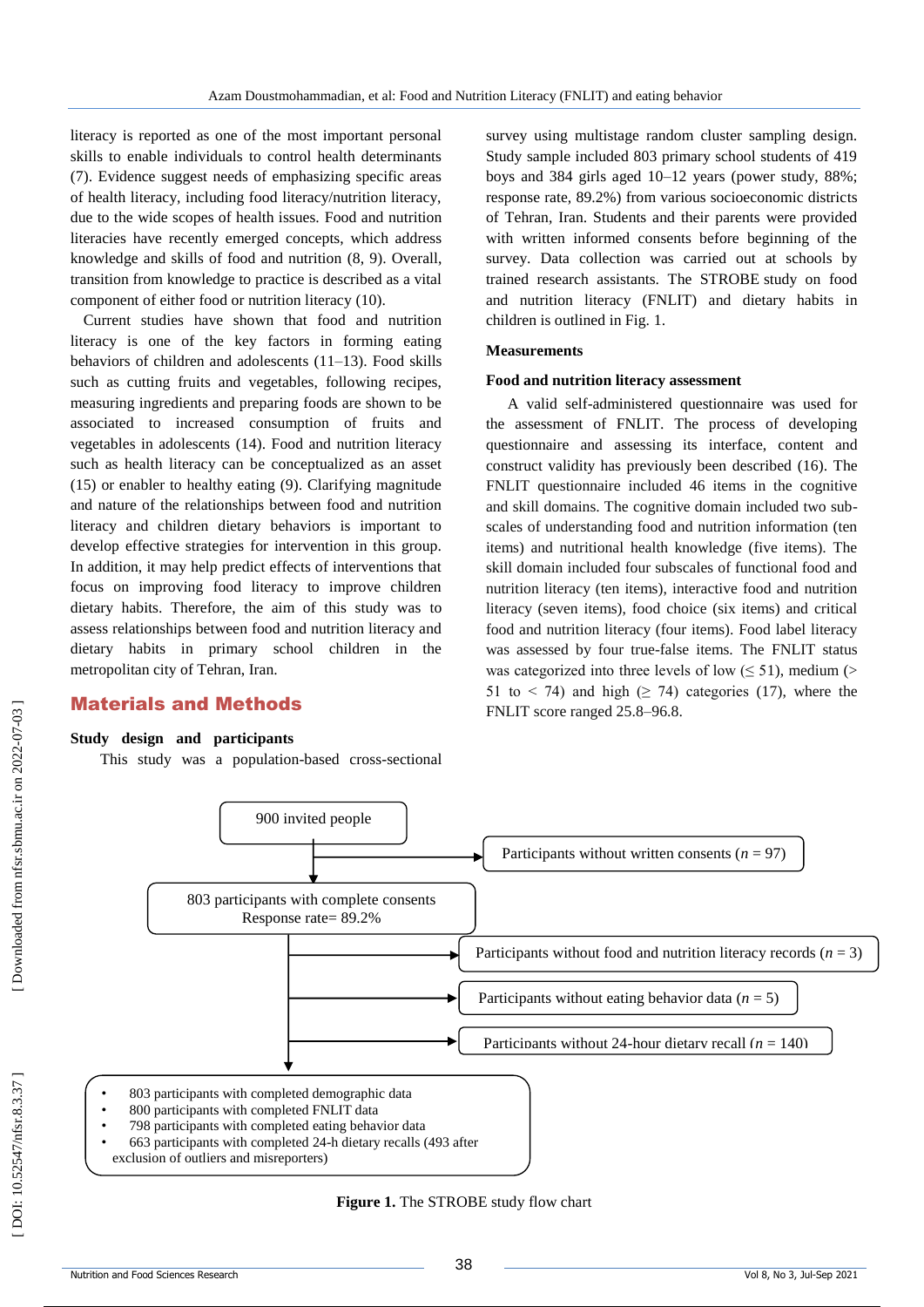### **Study covariates**

In this study, several baseline covariates were addressed based on the available evidence ( 8, 23 –25 ). Physical activity was assessed using a locally validated version of the child and adolescent international physical activity questionnaire and interviews by trained research assistants (26, 27). Household food security status was assessed using locally validated 18-item USDA household food security survey module and face -to -face interviews with mothers (28, 29 ) . Calorie intake was assessed using three 24 -h recalls (two week days and one holiday) by trained nutritionists. Demographic and socioeconomic characteristics were collected using questionnaires and interviews with students and then verified by their mothers and/or caregivers.

### **Statistical analysis**

Normality of distribution was assessed using Kolmogorov -Smirnov test. Data were presented as frequencies and percentages for categorical variables. Chi square test was used for the analysis of general characteristics of the participants, eating behaviors categories and FNLIT categories in the cognitive and skill domains. Multinomial logistic regression adjusted for covariates was used to estimate associations between the FNLIT and eating behaviors. Two -tailed tests were used and *p* -values less than 0.05 were considered as statistically significant. All statistical analyses were carried out using SPSS Software v.21.0 (SPSS, Chicago, Illinois, USA).

### Results

### **Characteristics of the study participants**

The participants' general characteristics are presented in Tables 1 and 2 based on the FNLIT scores in congnitive and skill domains. Of the total students, 68.8% included

high -level cognitive domains. At least one out of four students (25%) included low FNLIT values in the skill domain and a very few students included low scores in the cognitive domain (2.6%). The cognitive domain scores of FNLIT were significantly associated to father age, family size, mother education and student weight status. For example, 10% of students with a small family size (< 4 people) included low cognitive domain scores, compared to those with a family size of 4 (50%) and larger (40%). No significant relationships were seen between the demographic and socioeconomic characteristics and the FNLIT skill domain scores . Due to the low prevalence of FI with moderate and severe hunger, these values were grouped as one. No significant relationships were observed between the household food security status and the FNLIT skill and cognitive domain scores.

### **Association between FNLIT and eating behaviors**

Children eating behaviors are summarized in Table 3. Irregular breakfast intakes were reported in nearly 34% of the students. Based on the results from Tables 4 and 5, high FNLIT scores in cognitive and skill domains were positively associated to eating breakfast, compared to irregular breakfast intake. High FNLIT scores in cognitive domain were positively associated to eating lunch every day compared to less than seven days a week, and to regular dinner intake compared to having dinner less than seven days a week. High FNLIT scores in knowledge domain increased possibilities of eating salty snacks 3 –4 times a week, while high FNLIT scores in the skill domain were associated to never eating sweet snacks.

Food and Nutrition Literacy Food and Nutrition Literacy Cognitive domain Skill domain Total Low Medium high P value\* low Medium high P value\*  $N (\%)$   $N (\%)$   $N (\%)$   $N (\%)$   $N (\%)$   $N (\%)$   $N (\%)$   $N (\%)$ **Overall** 800 21(2.6) 229(28.6) 550(68.8) 200(25.0) 479(59.9) 121(15.1) **Sex** 800 800 0.05\* 0.96 Female 381(47.6) 6(28.6) 100(43.7) 275(50.0) 94(47.0) 230(48.0) 57(47.1)

Male 419(52.4) 15(71.4) 129(56.3) 275(50.0) 106(53.0) 249(52.0) 64(52.9) **Grade** 800 800 0.31 0.53 Fifth 413(51.6) 14(66.7) 121(52.8) 278(50.5) 99(49.5) 255(53.2) 59(48.8) Sixth 387(48.4) 7(33.3) 108(47.2) 272(49.5) 101(50.0) 224(46.8) 62(51.2)

Table 1. General characteristics of the participants based on the food and nutrition literacy scores in congnitive and skill domains

Downloaded from nfsr.sbmu.ac.ir on 2022-07-03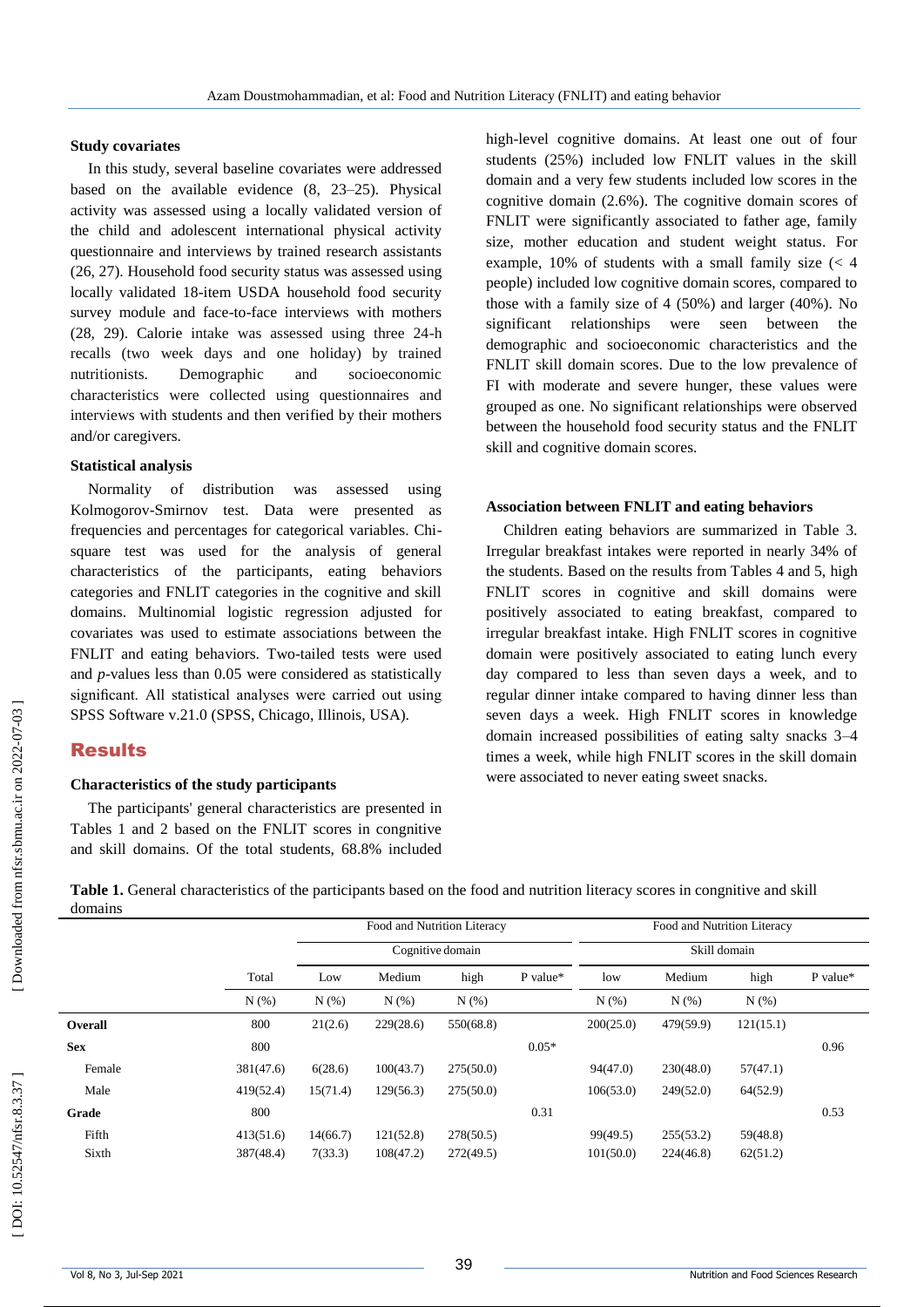|                                 |           |          |           | Food and Nutrition Literacy | Food and Nutrition Literacy |              |           |           |          |  |  |
|---------------------------------|-----------|----------|-----------|-----------------------------|-----------------------------|--------------|-----------|-----------|----------|--|--|
| Table 1 (continued).            |           |          |           | Cognitive domain            |                             | Skill domain |           |           |          |  |  |
|                                 | Total     | Low      | Medium    | high                        | P value*                    | low          | Medium    | high      | P value* |  |  |
|                                 | N(%)      | N(% )    | N(%)      | N(% )                       |                             | N(% )        | N(%)      | N(% )     |          |  |  |
| <b>Birth order</b>              | 798       |          |           |                             | 0.47                        |              |           |           | 0.21     |  |  |
| $\mathbf{1}$                    | 437(54.8) | 12(60.0) | 118(51.5) | 307(55.9)                   |                             | 107(54.0)    | 255(53.2) | 75(62.0)  |          |  |  |
| >1                              | 361(45.2) | 8(40.0)  | 111(48.5) | 242(44.1)                   |                             | 91(46.0)     | 224(46.8) | 46(38.0)  |          |  |  |
| Father age tertile (year)       | 790       |          |           |                             | $0.04*$                     |              |           |           | 0.63     |  |  |
| 30-40                           | 300(38)   | 14(66.7) | 90(40.2)  | 196(36.0)                   |                             | 75(38.5)     | 179(37.6) | 46(38.7)  |          |  |  |
| 41-45                           | 265(33.5) | 3(14.3)  | 68(30.4)  | 194(35.6)                   |                             | 63(32.3)     | 168(35.3) | 34(28.6)  |          |  |  |
| $\geq$ 46                       | 225(28.5) | 4(19.0)  | 66(29.5)  | 155(28.4)                   |                             | 57(29.2)     | 129(27.1) | 39(32.8)  |          |  |  |
| Mother age tertile (year)       | 794       |          |           |                             | 0.50                        |              |           |           | 0.12     |  |  |
| 23-35                           | 288(36.3) | 10(47.6) | 89(39.2)  | 189(34.6)                   |                             | 79(40.1)     | 158(33.2) | 51(42.1)  |          |  |  |
| 36-40                           | 303(38.2) | 8(38.1)  | 82(36.1)  | 213(39.0)                   |                             | 76(38.6)     | 190(39.9) | 37(30.6)  |          |  |  |
| $\geq$ 41                       | 203(25.6) | 3(14.3)  | 56(24.7)  | 144(26.4)                   |                             | 42(21.3)     | 128(26.9) | 33(27.3)  |          |  |  |
| <b>Ethnicity</b>                | 797       |          |           |                             | 0.49                        |              |           |           | 0.95     |  |  |
| Fars                            | 441(55.3) | 8(40.0)  | 128(55.9) | 305(55.7)                   |                             | 108(54.3)    | 263(55.1) | 70(57.9)  |          |  |  |
| Azeri                           | 228(28.3) | 9(45.0)  | 64(27.9)  | 155(28.3)                   |                             | 57(28.6)     | 141(29.6) | 30(24.8)  |          |  |  |
| Fars-Azeri                      | 56(7)     | 0(0)     | 18(7.9)   | 38(6.9)                     |                             | 14(7.0)      | 32(6.7)   | 10(8.3)   |          |  |  |
| Other                           | 72(9)     | 3(15.0)  | 19(8.3)   | 50(9.1)                     |                             | 20(10.1)     | 41(8.6)   | 11(9.1)   |          |  |  |
| <b>School status</b>            | 800       |          |           |                             | 0.48                        |              |           |           | 0.41     |  |  |
| Public                          | 725(90.6) | 19(90.5) | 212(92.6) | 494(89.8)                   |                             | 184(92.0)    | 435(90.8) | 106(87.6) |          |  |  |
| Private                         | 75(9.4)   | 2(9.5)   | 17(7.4)   | 56(10.2)                    |                             | 16(8.0)      | 44(9.2)   | 15(12.4)  |          |  |  |
| <b>Family size</b>              | 797       |          |           |                             | $0.02*$                     |              |           |           | 0.28     |  |  |
| $<$ 4                           | 160(20.1) | 2(10.0)  | 44(19.2)  | 114(20.8)                   |                             | 42(21.3)     | 90(18.8)  | 28(23.1)  |          |  |  |
| $\overline{4}$                  | 465(58.3) | 10(50.0) | 123(53.7) | 332(60.6)                   |                             | 106(53.8)    | 285(59.5) | 74(61.2)  |          |  |  |
| >4                              | 172(21.6) | 8(40.0)  | 62(27.1)  | 102(18.6)                   |                             | 49(24.9)     | 104(21.7) | 19(15.7)  |          |  |  |
| <b>Father education</b>         | 789       |          |           |                             | 0.28                        |              |           |           | 0.63     |  |  |
| illiterate or $\leq$ 5 years    | 85(10.8)  | 3(14.3)  | 26(11.6)  | 56(10.3)                    |                             | 23(11.8)     | 54(11.4)  | 8(6.7)    |          |  |  |
| 6-9 years or diploma            | 395(50.1) | 11(52.4) | 123(54.9) | 261(48.0)                   |                             | 98(50.3)     | 236(49.7) | 61(51.3)  |          |  |  |
| associate's degree or<br>higher | 309(39.2) | 7(33.3)  | 75(33.5)  | 227(41.7)                   |                             | 74(37.9)     | 185(38.9) | 50(42.0)  |          |  |  |
| <b>Mother education</b>         | 794       |          |           |                             | $0.004*$                    |              |           |           | $0.07\,$ |  |  |
| illiterate or $\leq$ 5 years    | 86(10.8)  | 1(4.8)   | 21(9.3)   | 64(11.7)                    |                             | 21(10.7)     | 52(10.9)  | 13(10.7)  |          |  |  |
| 6-9 years or diploma            | 461(58.1) | 15(71.4) | 154(67.8) | 292(53.5)                   |                             | 129(65.5)    | 270(56.7) | 62(51.2)  |          |  |  |
| associate's degree or<br>higher | 247(31.1) | 5(23.8)  | 52(22.9)  | 190(34.8)                   |                             | 47(23.9)     | 154(32.4) | 46(38.0)  |          |  |  |
| <b>Father</b> job position      | 778       |          |           |                             | 0.48                        |              |           |           | 0.67     |  |  |
| Worker                          | 106(13.6) | 2(9.5)   | 35(16.1)  | 69(12.8)                    |                             | 29(15.3)     | 64(13.6)  | 13(11.0)  |          |  |  |
| employee                        | 327(42)   | 13(61.9) | 84(38.5)  | 230(42.7)                   |                             | 82(43.2)     | 191(40.6) | 54(45.8)  |          |  |  |
| high rank employee              | 139(17.9) | 1(4.8)   | 37(17.0)  | 101(18.7)                   |                             | 28(14.7)     | 93(19.8)  | 18(15.3)  |          |  |  |
| Retired                         | 20(2.6)   | 1(4.8)   | 6(2.8)    | 13(2.4)                     |                             | 5(2.6)       | 10(2.1)   | 5(4.2)    |          |  |  |
| self-manager                    | 186(23.9) | 4(19.0)  | 56(25.7)  | 126(23.4)                   |                             | 46(24.2)     | 112(23.8) | 28(23.7)  |          |  |  |
| <b>Mother employment</b>        | 794       |          |           |                             | 0.27                        |              |           |           | 0.88     |  |  |
| Working                         | 630(79.3) | 18(85.7) | 187(82.4) | 425(77.8)                   |                             | 154(78.2)    | 379(79.6) | 97(80.2)  |          |  |  |
| housewife                       | 164(20.7) | 3(14.3)  | 40(17.6)  | 121(22.2)                   |                             | 43(21.8)     | 97(20.4)  | 24(19.8)  |          |  |  |
| <b>House ownership status</b>   | 799       |          |           |                             | 0.22                        |              |           |           | 0.44     |  |  |
| Owner                           | 427(53.4) | 10(47.6) | 127(55.5) | 290(53.4)                   |                             | 101(50.5)    | 256(53.6) | 70(57.9)  |          |  |  |
| Tenant                          | 262(32.8) | 8(38.1)  | 80(34.9)  | 174(31.7)                   |                             | 77(38.5)     | 152(31.8) | 33(27.3)  |          |  |  |
| mortgage                        | 35(4.4)   | 0(0)     | 10(4.4)   | 25(4.6)                     |                             | 8(4.0)       | 21(4.4)   | 6(5.0)    |          |  |  |
| Other                           | 75(9.4)   | 3(14.3)  | 12(5.2)   | 60(10.9)                    |                             | 14(7.0)      | 49(10.3)  | 12(9.9)   |          |  |  |

| Azam Doustmohammadian, et al: Food and Nutrition Literacy (FNLIT) and eating behavior |  |  |
|---------------------------------------------------------------------------------------|--|--|
|                                                                                       |  |  |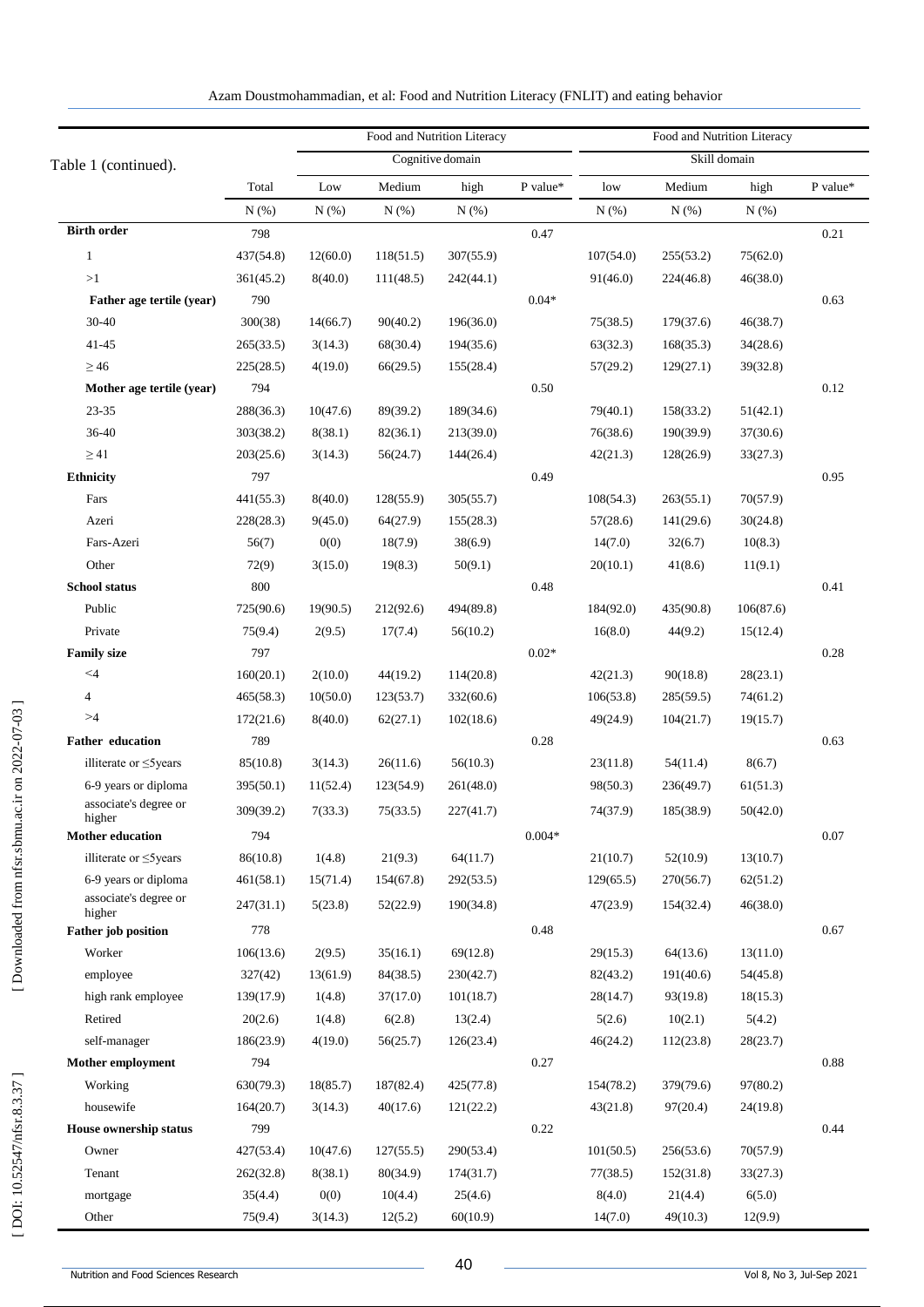|                                      |           |          |           | Food and Nutrition Literacy |          | Food and Nutrition Literacy |           |           |          |  |
|--------------------------------------|-----------|----------|-----------|-----------------------------|----------|-----------------------------|-----------|-----------|----------|--|
|                                      |           |          |           | Cognitive domain            |          | Skill domain                |           |           |          |  |
|                                      | Total     | Low      | Medium    | high                        | P value* | low                         | Medium    | high      | P value* |  |
|                                      | N(% )     | N(% )    | N(% )     | N(% )                       |          | N(% )                       | N(% )     | N(% )     |          |  |
| Overall                              | 800       | 21(2.6)  | 229(28.6) | 550(68.8)                   |          | 200(25.0)                   | 479(59.9) | 121(15.1) |          |  |
| $HH1$ food security status           | 639       |          |           |                             | 0.52     |                             |           |           | 0.05     |  |
| FS <sup>2</sup>                      | 481(75.3) | 10(66.7) | 136(73.9) | 335(76.1)                   |          | 117(72.7)                   | 285(73.8) | 79(85.9)  |          |  |
| $FI3$ without hunger                 | 111(17.4) | 4(26.7)  | 30(16.3)  | 77(17.5)                    |          | 32(19.9)                    | 67(17.4)  | 12(13.0)  |          |  |
| FI with hunger                       | 47(7.4)   | 1(6.7)   | 18(9.8)   | 28(6.4)                     |          | 12(7.5)                     | 34(8.8)   | 1(1.1)    |          |  |
| Physical activity tertile MET.h/day) | 787       |          |           |                             | 0.47     |                             |           |           | 0.28     |  |
| Mean T1:33                           | 260(33.0) | 6(28.6)  | 75(33.5)  | 179(33.0)                   |          | 74(37.4)                    | 155(32.9) | 31(26.3)  |          |  |
| Mean T2: 38.37                       | 262(33.3) | 6(28.6)  | 66(29.5)  | 190(35.1)                   |          | 57(28.8)                    | 160(34.0) | 45(38.1)  |          |  |
| Mean T3: 47.71                       | 265(33.7) | 9(42.9)  | 83(37.1)  | 173(31.9)                   |          | 67(33.8)                    | 156(33.1) | 42(35.6)  |          |  |
| <b>Weight statue (BMI Z scores)</b>  | 800       |          |           |                             | $0.02*$  |                             |           |           | 0.85     |  |
| Thin                                 | 15(1.9)   | 2(9.5)   | 6(2.6)    | 7(1.3)                      |          | 5(2.5)                      | 9(1.9)    | 1(0.8)    |          |  |
| Normal                               | 381(47.6) | 12(57.1) | 118(51.5) | 251(45.6)                   |          | 100(50.0)                   | 222(46.3) | 599(48.8) |          |  |
| Overweight                           | 213(26.6) | 2(9.5)   | 58(25.3)  | 153(27.8)                   |          | 47(23.5)                    | 133(27.8) | 33(27.3)  |          |  |
| Obese                                | 191(23.9) | 5(23.8)  | 47(20.5)  | 139(25.3)                   |          | 489(24.0)                   | 115(24.0) | 28(23.1)  |          |  |
| Energy intake tertile (kcal/day)     | 493       |          |           |                             | 0.78     |                             |           |           | 0.36     |  |
| Mean T1:1553.0                       | 93(18.9)  | 2(16.7)  | 24(15.9)  | 67(20.3)                    |          | 22(16.5)                    | 56(19.4)  | 15(20.8)  |          |  |
| Mean T2:1905.5                       | 196(39.8) | 4(33.3)  | 63(41.7)  | 129(39.1)                   |          | 49(36.8)                    | 113(39.2) | 34(47.2)  |          |  |
| Mean T3: 2470.4                      | 204(41.4) | 6(50.0)  | 64(42.4)  | 134(40.6)                   |          | 62(46.6)                    | 119(41.3) | 23(31.9)  |          |  |

Table 2. Food security, physical activity, weight status and energy intake characteristics of the participants based on the food and nutrition literacy scores in congnitive and skill domains

\*Significant at  $p < 0.05$  for  $x^2$  tests.

<sup>1</sup>HH: household, FS: food secure, FI: food insecure

### Table 3. Eating behaviors based on the food and nutrition literacy scores in congnitive and skill domains

|                      | Food and nutrition literacy score |          |                  |           |            |           |              |           |             |  |  |
|----------------------|-----------------------------------|----------|------------------|-----------|------------|-----------|--------------|-----------|-------------|--|--|
|                      |                                   |          | Cognitive domain |           |            |           | Skill domain |           |             |  |  |
|                      | Total                             | low      | moderate         | high      | P value*   | low       | moderate     | high      | P value*    |  |  |
|                      | N(% )                             | N(%)     | N(% )            | N(% )     |            | N(%)      | N(% )        | N(% )     |             |  |  |
| <b>Breakfast</b>     | 797                               |          |                  |           | $0.009*$   |           |              |           | ${<}0.001*$ |  |  |
| every day            | 475(59.6)                         | 13(61.9) | 115(50.2)        | 347(63.4) |            | 95(47.5)  | 291(61.0)    | 89(74.2)  |             |  |  |
| 3-6 times a week     | 188(23.5)                         | 4(19.0)  | 66(28.8)         | 118(21.6) |            | 52(26.0)  | 118(24.7)    | 18(15.0)  |             |  |  |
| 1-2 times a week     | 95(11.9)                          | 2(9.5)   | 39(17.0)         | 54(9.9)   |            | 37(18.5)  | 47(9.9)      | 11(9.2)   |             |  |  |
| never                | 39(4.9)                           | 2(9.5)   | 9(3.9)           | 28(5.1)   |            | 16(8.0)   | 21(4.4)      | 2(1.7)    |             |  |  |
| Lunch                | 796                               |          |                  |           | $< 0.001*$ |           |              |           | $0.02*$     |  |  |
| every day            | 635(79.8)                         | 17(81.0) | 158(69.0)        | 460(84.2) |            | 143(71.9) | 390(81.8)    | 102(85.0) |             |  |  |
| 3-6 times a week     | 110(13.8)                         | 2(9.5)   | 53(23.1)         | 55(10.1)  |            | 35(17.6)  | 64(13.4)     | 11(9.2)   |             |  |  |
| 1-2 times a week     | 47(5.9)                           | 2(9.5)   | 16(7.0)          | 29(5.3)   |            | 20(10.1)  | 21(4.4)      | 6(5.0)    |             |  |  |
| never                | 4(0.5)                            | 0(0)     | 2(0.9)           | 2(0.4)    |            | 1(0.5)    | 2(0.4)       | 1(0.8)    |             |  |  |
| <b>Dinner</b>        | 797                               |          |                  |           | $0.04*$    |           |              |           | $0.002*$    |  |  |
| every day            | 568(71.3)                         | 17(81.0) | 146(63.8)        | 405(74.0) |            | 127(63.5) | 351(73.6)    | 90(75.0)  |             |  |  |
| 3-6 times a week     | 152(19)                           | 1(4.8)   | 53(23.1)         | 98(17.9)  |            | 38(19.0)  | 94(19.7)     | 20(16.7)  |             |  |  |
| 1-2 times a week     | 65(8.2)                           | 3(14.3)  | 25(10.9)         | 37(6.8)   |            | 29(14.5)  | 28(5.9)      | 8(6.7)    |             |  |  |
| never                | 12(1.5)                           | 0(0)     | 5(2.2)           | 7(1.3)    |            | 6(3.0)    | 4(0.8)       | 2(1.7)    |             |  |  |
| <b>Snack</b>         | 797                               |          |                  |           | 0.83       |           |              |           | 0.11        |  |  |
| $\geq$ 3 times a day | 273(34.3)                         | 8(38.1)  | 76(33.2)         | 189(34.6) |            | 66(22.0)  | 153(32.1)    | 54(45.0)  |             |  |  |
| 2 times a day        | 225(28.2)                         | 6(28.6)  | 62(27.1)         | 157(28.7) |            | 48(24.0)  | 149(31.2)    | 28(23.3)  |             |  |  |
| 1 times a day        | 202(25.3)                         | 4(19.0)  | 66(28.8)         | 132(24.1) |            | 55(27.5)  | 119(24.9)    | 28(23.3)  |             |  |  |
| never                | 97(12.2)                          | 3(14.3)  | 25(10.9)         | 69(12.6)  |            | 31(15.5)  | 56(11.7)     | 10(8.3)   |             |  |  |
| Water                |                                   |          |                  |           | 0.06       |           |              |           | $0.01*$     |  |  |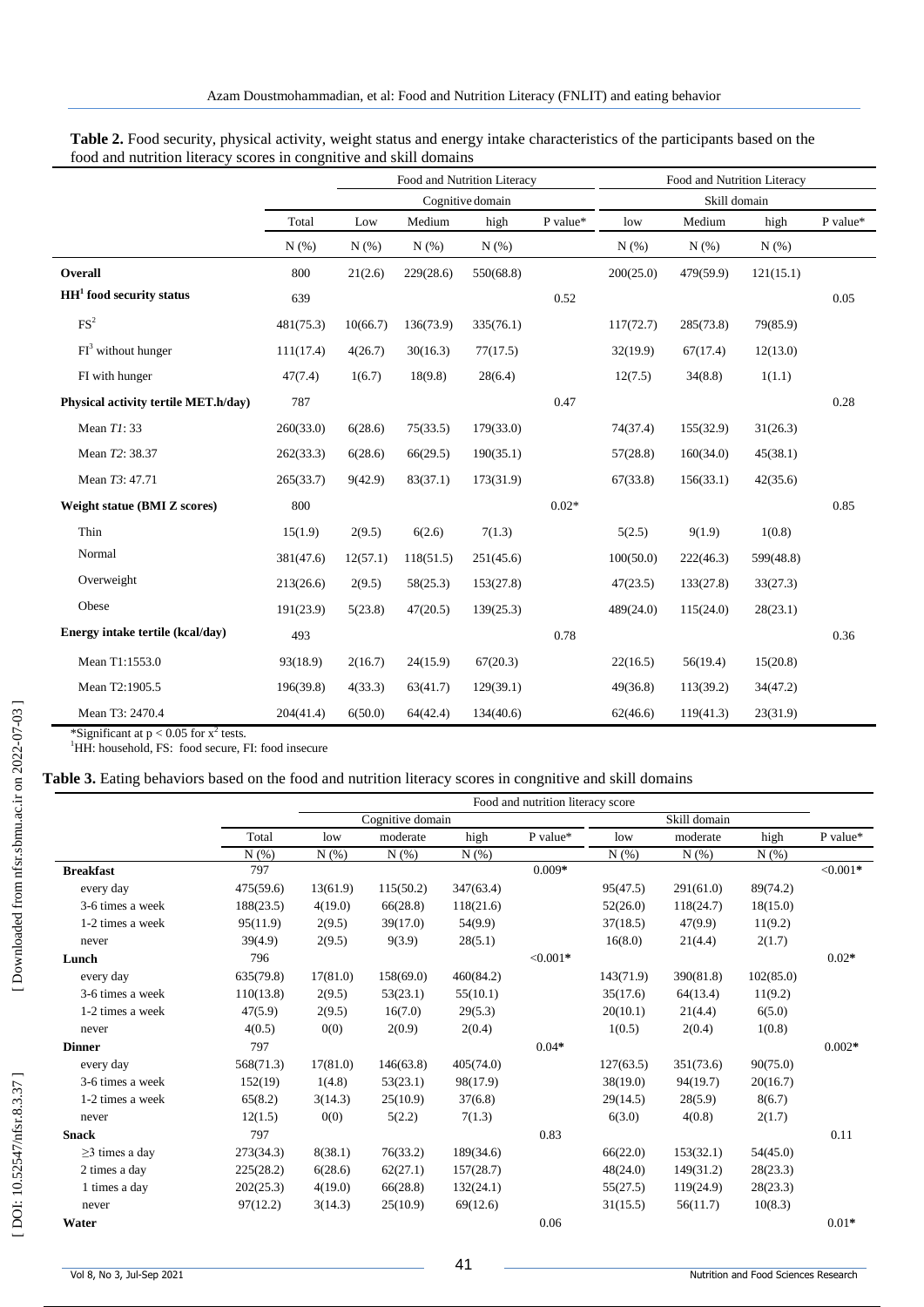|                                        | Food and nutrition literacy score |          |                      |                        |                  |           |                        |                      |                  |  |  |
|----------------------------------------|-----------------------------------|----------|----------------------|------------------------|------------------|-----------|------------------------|----------------------|------------------|--|--|
| Table 3 (continued).                   |                                   |          | Cognitive domain     |                        |                  |           | Skill domain           |                      |                  |  |  |
|                                        | Total                             | low      | moderate             | high                   | ${\bf P}$ value* | low       | moderate               | high                 | ${\bf P}$ value* |  |  |
|                                        | N(% )                             | N(% )    | $N(\%)$              | N(% )                  |                  | N(% )     | $N(\%)$                | N(% )                |                  |  |  |
| $\geq$ 5 cups a day                    | 581(72.9)                         | 17(81.0) | 157(68.9)            | 407(74.3)              |                  | 132(66.0) | 361(75.7)              | 88(73.3)             |                  |  |  |
| 3-4 cups a day                         | 149(18.7)                         | 3(14.3)  | 47(20.6)             | 99(18.1)               |                  | 44(22.0)  | 80(16.8)               | 25(20.8)             |                  |  |  |
| $1 - 2$ cups a day                     | 59(7.4)                           | 0(0)     | 19(8.3)              | 40(7.3)                |                  | 18(9.0)   | 34(7.1)                | 7(5.8)               |                  |  |  |
| 0 cup a day                            | 8(1)                              | 1(4.8)   | 5(2.2)               | 2(0.4)                 |                  | 6(3.0)    | 2(0.4)                 | 0(0)                 |                  |  |  |
| Tea/Coffee/Hot cacao                   | 798                               |          |                      |                        | 0.59             |           |                        |                      | 0.52             |  |  |
| $\geq$ 5 times a week                  | 184(23)                           | 3(14.3)  | 59(25.8)             | 122(22.3)              |                  | 43(21.5)  | 119(24.9)              | 22(18.3)             |                  |  |  |
| 3-4 times a week                       | 175(21.9)                         | 3(14.3)  | 54(23.6)             | 118(21.5)              |                  | 44(22.0)  | 105(22.0)              | 26(21.7)             |                  |  |  |
| 1-2 times a week                       | 306(38.3)                         | 11(52.4) | 82(35.8)             | 213(38.9)              |                  | 73(36.5)  | 180(37.7)              | 53(44.2)             |                  |  |  |
| never                                  | 133(16.7)                         | 4(19.0)  | 34(14.8)             | 95(17.3)               |                  | 40(20.0)  | 74(15.5)               | 19(15.8)             |                  |  |  |
| Soft drinks/Industrial fruit<br>juices | 798                               |          |                      |                        | 0.46             |           |                        |                      | 0.06             |  |  |
| $\geq$ 5 times a week                  | 61(7.6)                           | 3(14.3)  | 20(8.7)              | 38(6.9)                |                  | 26(13.0)  | 32(6.7)                | 3(2.5)               |                  |  |  |
| 3-4 times a week                       | 122(15.3)                         | 2(9.5)   | 37(16.2)             | 83(15.1)               |                  | 35(17.5)  | 72(15.1)               | 15(12.5)             |                  |  |  |
| 1-2 times a week                       | 329(41.2)                         | 11(52.4) | 98(42.8)             | 220(40.1)              |                  | 77(38.5)  | 204(42.7)              | 48(40.0)             |                  |  |  |
| never                                  | 286(35.8)                         | 5(23.8)  | 74(32.3)             | 207(37.8)              |                  | 62(31.0)  | 170(35.6)              | 54(45.0)             |                  |  |  |
| Sausage/Hamburger                      | 798                               |          |                      |                        | $< 0.001*$       |           |                        |                      | $0.01*$          |  |  |
| $\geq$ 5 times a week                  | 15(1.9)                           | 2(9.5)   | 7(3.1)               | 6(1.1)                 |                  | 7(3.5)    | 8(1.7)                 | 0(0)                 |                  |  |  |
| 3-4 times a week                       | 40(5)                             | 2(9.5)   | 15(6.6)              | 23(4.2)                |                  | 11(5.5)   | 27(5.6)                | 2(1.7)               |                  |  |  |
| 1-2 times a week                       | 222(27.8)                         | 7(33.3)  | 80(34.9)             | 135(24.6)              |                  | 68(34.0)  | 120(25.1)              | 34(28.3)             |                  |  |  |
| never                                  | 522(65.3)                         | 10(47.6) | 127(55.5)            | 384(70.1)              |                  | 114(57.0) | 323(67.6)              | 84(70.0)             |                  |  |  |
| <b>Pizza</b>                           | 798                               |          |                      |                        | 0.24             |           |                        |                      | 0.14             |  |  |
| $\geq$ 5 times a week                  | 14(1.8)                           | 1(4.8)   | 5(2.2)               | 8(1.5)                 |                  | 6(3.0)    | 8(1.7)                 | 0(0)                 |                  |  |  |
| 3-4 times a week                       | 13(1.6)                           | 1(4.8)   | 6(2.6)               | 6(1.1)                 |                  | 6(3.0)    | 6(1.3)                 | 1(0.8)               |                  |  |  |
| 1-2 times a week                       | 175(21.9)                         | 7(33.3)  | 52(22.7)             | 116(21.2)              |                  | 50(25.0)  | 98(20.5)               | 27(22.5)             |                  |  |  |
| never                                  | 596(74.7)                         | 12(57.1) | 166(72.5)            | 418(76.3)              |                  | 138(69.0) | 366(76.6)              | 92(76.7)             |                  |  |  |
| <b>French fries</b>                    | 798                               |          |                      |                        | $< 0.001*$       |           |                        |                      | ${<}0.001*$      |  |  |
| $\geq$ 5 times a week                  | 49(6.1)                           | 6(28.6)  | 23(10.0)             | 20(3.6)                |                  | 21(10.5)  | 25(5.2)                | 3(2.5)               |                  |  |  |
| 3-4 times a week                       | 101(12.7)                         | 2(9.5)   | 33(14.4)             | 66(12.0)               |                  | 30(15.0)  | 64(13.4)               | 7(5.8)               |                  |  |  |
| 1-2 times a week                       | 389(48.7)                         | 6(28.6)  | 109(47.6)            | 274(50.0)              |                  | 97(48.5)  | 241(50.4)              | 51(42.5)             |                  |  |  |
| never                                  | 259(32.5)                         | 7(33.3)  | 64(27.9)             | 188(34.3)              |                  | 52(26.0)  | 148(31.0)              | 59(49.2)             |                  |  |  |
| <b>Restaurant foods/Fast</b>           | 797                               |          |                      |                        | 0.12             |           |                        |                      | 0.12             |  |  |
| foods<br>$\geq$ 5 times a week         | 13(1.6)                           | 0(0)     | 9(4.0)               | 4(0.8)                 |                  | 4(2.0)    | 9(1.9)                 | 0(0)                 |                  |  |  |
| 3-4 times a week                       | 37(4.6)                           | 1(4.8)   | 10(4.4)              | 26(4.8)                |                  | 11(5.5)   | 24(5.0)                | 2(1.7)               |                  |  |  |
| 1-2 times a week                       | 236(29.2)                         | 8(38.1)  | 69(30.1)             | 159(29.1)              |                  | 71(35.5)  | 131(27.5)              | 34(28.3)             |                  |  |  |
|                                        | 511(64.1)                         | 12(57.1) | 141(61.6)            | 358(65.4)              |                  | 114(57.0) | 313(65.6)              | 84(70.0)             |                  |  |  |
| never<br><b>Sweet snacks</b>           | 798                               |          |                      |                        | $0.01*$          |           |                        |                      | $0.02*$          |  |  |
| $\geq$ 5 times a week                  | 120(15)                           | 3(14.3)  | 35(15.3)             | 82(15.0)               |                  | 31(1.5)   | 76(15.9)               | 13(10.8)             |                  |  |  |
| 3-4 times a week                       | 236(29.6)                         | 4(19.0)  |                      |                        |                  | 67(33.5)  |                        |                      |                  |  |  |
| 1-2 times a week                       | 333(41.7)                         | 14(66.7) | 85(37.1)<br>81(35.4) | 147(26.8)<br>238(43.4) |                  | 74(37.0)  | 142(29.7)<br>206(43.1) | 27(22.5)<br>53(44.2) |                  |  |  |
|                                        | 109(13.7)                         | 0(0)     | 28(12.2)             | 81(14.8)               |                  | 28(14.0)  | 54(11.3)               |                      |                  |  |  |
| never                                  | 798                               |          |                      |                        |                  |           |                        | 27(22.5)             | $0.03*$          |  |  |
| <b>Sugar</b><br>$\geq$ 5 times a week  | 193(24.2)                         |          |                      |                        | 0.37             |           |                        |                      |                  |  |  |
|                                        |                                   | 6(28.6)  | 68(29.7)             | 119(21.7)              |                  | 55(27.5)  | 120(25.1)              | 18(15.0)<br>23(19.2) |                  |  |  |
| 3-4 times a week                       | 191(23.9)                         | 5(23.8)  | 52(22.7)             | 134(24.5)              |                  | 50(25.0)  | 118(24.7)              |                      |                  |  |  |
| 1-2 times a week                       | 284(35.6)                         | 6(28.6)  | 77(33.6)             | 201(36.7)              |                  | 64(32.0)  | 162(33.9)              | 58(48.3)             |                  |  |  |
| never                                  | 130(16.3)                         | 4(19.0)  | 32(14.0)             | 94(17.2)               |                  | 31(15.5)  | 78(16.3)               | 21(17.5)             |                  |  |  |
| Honey/Jam                              | 798                               |          |                      |                        | $< 0.001*$       |           |                        |                      | ${<}0.001*$      |  |  |
| $\geq$ 5 times a week                  | 148(18.5)                         | 3(14.3)  | 41(17.9)             | 104(19.0)              |                  | 27(13.5)  | 88(118.4)              | 33(27.5)             |                  |  |  |
| 3-4 times a week                       | 134(16.8)                         | 7(33.3)  | 30(13.1)             | 97(17.7)               |                  | 29(14.5)  | 74(15.5)               | 31(25.8)             |                  |  |  |
| 1-2 times a week                       | 221(27.7)                         | 8(38.1)  | 62(27.1)             | 151(27.6)              |                  | 49(24.5)  | 145(30.3)              | 27(22.5)             |                  |  |  |
| never                                  | 295(37)                           | 3(14.3)  | 96(41.9)             | 196(35.8)              |                  | 95(47.5)  | 171(35.8)              | 29(24.2)             |                  |  |  |
| <b>Salty snacks</b>                    | 798                               |          |                      |                        | $0.10\,$         |           |                        |                      | $< 0.001*$       |  |  |
| $\geq$ 5 times a week                  | 65(8.1)                           | 4(19.0)  | 24(10.5)             | 47(6.8)                |                  | 26(13.0)  | 33(6.9)                | 6(5.0)               |                  |  |  |
| 3-4 times a week                       | 155(19.4)                         | 5(23.8)  | 43(18.8)             | 107(19.5)              |                  | 39(19.5)  | 98(20.5)               | 18(15.0)             |                  |  |  |
| 1-2 times a week                       | 345(43.2)                         | 10(47.6) | 102(44.5)            | 233(42.5)              |                  | 96(48.0)  | 210(43.9)              | 18(15.0)             |                  |  |  |
| never<br>$*$ $C:  : C:$                | 233(29.2)                         | 2(9.5)   | 60(26.2)             | 171(31.2)              |                  | 39(19.5)  | 137(28.7)              | 57(47.5)             |                  |  |  |

**Notes:** \*Significant at  $p < 0.05$  for  $x^2$  tests.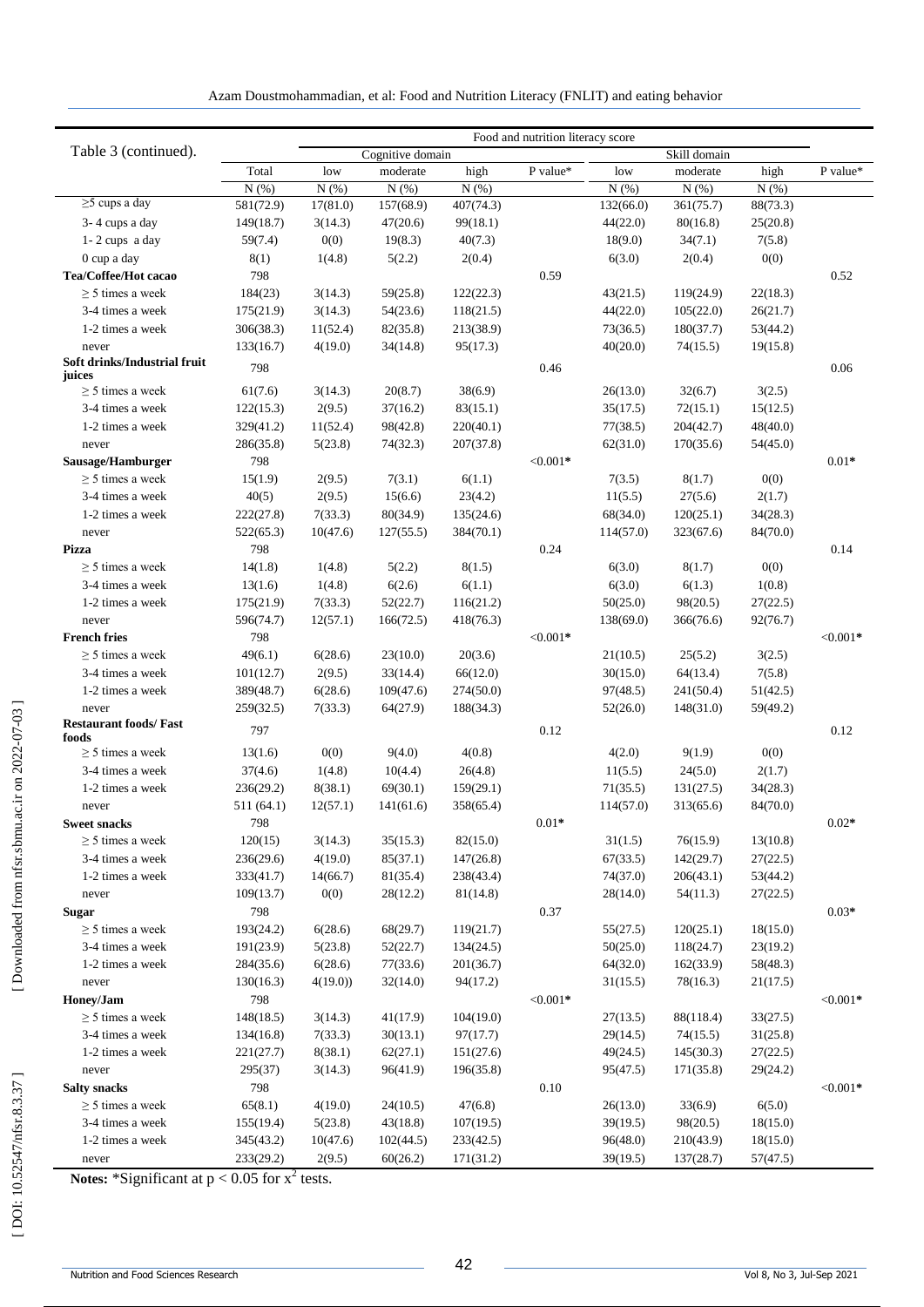| Main meals                                |                 | <b>Breakfast</b><br>Lunch |                   |                            |                     |                   | Dinner          |
|-------------------------------------------|-----------------|---------------------------|-------------------|----------------------------|---------------------|-------------------|-----------------|
|                                           | never           | 1-2 times                 | 3-6 times         | never $/1-2$ times         | 3-6 times           | never $/1-2$      | 3-6 times       |
|                                           |                 | a week                    | a week            | a week                     | a week              | times a week      | a week          |
| High FNLIT in cognitive                   | 1.08            | 0.34                      | 0.68              | 0.40                       | 0.45                | 0.32              | 0.76            |
| domain <sup>§</sup>                       | $(0.33 - 3.51)$ | $(0.18 - 0.65)^*$         | $(0.41 - 1.13)$   | $(0.17 - 0.93)^*$          | $(0.25 - 0.80)^*$   | $(0.14 - 0.68)$ * | $(0.44 - 1.32)$ |
| Low & Medium FNLIT in<br>cognitive domain |                 | reference                 |                   | reference                  |                     | reference         |                 |
| High FNLIT in skill domain <sup>§</sup>   | 0.27            | 1.16                      | 0.33              | 1.04                       | 1.21                | 0.11              | 0.65            |
|                                           | $(0.31 - 2.40)$ | $(0.48 - 2.81)$           | $(0.13 - 0.78)$ * | $(0.27-4.00)$<br>reference | $(0.51 - 2.88)$     | $(0.33 - 3.67)$   | $(0.28 - 1.52)$ |
| Low & Medium FNLIT in<br>skill domain     |                 | reference                 |                   |                            | reference           |                   |                 |
| Snack and water                           |                 | Snack(s)                  |                   | Water                      |                     |                   |                 |
|                                           | never           | 1 times<br>a day          | 2 times<br>a day  | Never/1-2 cups<br>a day    | $3-4$ cups<br>a day |                   |                 |
| High FNLIT in cognitive                   | 0.83            | 01.05                     | 1.08              | 0.98                       | 0.77                |                   |                 |
| domain <sup>§</sup>                       | $(0.42 - 1.67)$ | $(0.61 - 1.81)$           | $(0.63 - 1.84)$   | $(0.46 - 2.11)$            | $(0.46 - 1.30)$     |                   |                 |
| Low & Medium FNLIT in<br>cognitive domain |                 | reference                 |                   | Reference                  |                     |                   |                 |
|                                           | 0.44            | 0.76                      | 0.51              | 1.12                       | 1.04                |                   |                 |
| High FNLIT in skill domain <sup>§</sup>   | $(0.15-1.29)$   | $(0.38 - 1.53)$           | $(0.24 - 1.05)$   | $(0.38 - 3.25)$            | $(0.50-2.16)$       |                   |                 |
| Low & Medium FNLIT in<br>skill domain     |                 | reference                 |                   | Reference                  |                     |                   |                 |

### Table 4. The adjusted<sup>‡</sup> odds ratios (95% CI) of healthy eating behaviors<sup>†</sup> for FNLIT domains

**Notes:** †Multinomial logistic model **comparing eating behaviors category to ≥ 5 cups group in water, to every day group in Breakfast, Lunch, dinner and ≥3 times a day group in snack categories.** FNLIT references category is moderate and low. ‡Adjusted for sex, school status (governmental and nongovernmental), grade, birth rank, family size, ethnicity, parents age, parents' education, father job position, mother employment, Other income source of family members, weight status and calorie intake. \*Significant at  $p < 0.05$ .

### **Discussion**

Findings showed that high FNLIT scores in the cognitive and skill domains were associated to healthy eating behaviors. The findings were similar to those in previous studies, which showed that high food literacy/nutrition literacy was associated to frequencies of main meal consumption (30 ), preferences for healthy foods, decreased fast -food portion sizes and decreased consumption frequencies of packaged or processed snacks in school -age children and adolescents in developed and developing countries (31, 32 ) . Children food preferences are established at younger ages and evolve around family cultural preferences, beliefs and attitudes (33 ) as well as their food environments and peer behaviors in schools (34 ). The FNLIT includes key roles in forming children preferences (35 ). Evidence have shown that involving children in healthy food preparation and improving their nutrition skills can lead to subsequent preferences for intake of healthy foods (36 –38 ). Findings by Larson et al. revealed that higher levels of food and nutrition skills were associated to increased fruit and vegetable consumption and inversely linked to unhealthy food choices, including consumption of soft drinks and fried foods, in children and adolescents (39 ). Lack of food skills and confidence, specifically in cooking and food preparation (as FNLIT skill), seems as barriers to healthy eating behaviors (40, 41 ) .

In the current study, unhealthy eating behaviors such as consumption sweet snacks and processed meats were quite prevalent between the children, similar to those of previous reports from Iran (42, 43 ) and other countries (25, 44 ). However, these were significantly lower in children with higher FNLIT scores. Despite the current government regulations, Iranian children are exposed to considerable numbers of food advertisements (45 ). Food producers highly affect most advertised foods and information they provide may not necessarily be interested by the publicity (46). In contrast, the easy access to junk foods in schools (43, 47, 48) affects taste preferences of the children (49). Improving food and nutrition skills such as food advertising literacy, food purchasing behaviors and food label literacy can help children respond critically to such food media and make better food choices (50 ).

In the present study, some eating behaviors were linked to the cognitive or skill domain and some to both domains. Literacy is the concept beyond the pure knowledge that emphasizes functional aspects rather than knowledge (9). Nutrition knowledge may play fundamental but small roles in adopting healthy eating behaviors, while food skills are essential to translate knowledge into practice. Food and nutrition skills can be development if children include prior food and nutrition knowledges  $(51)$ . ). However, development of skills typically provides knowledge as practicing them lead to acquisition of knowledge (51, 52).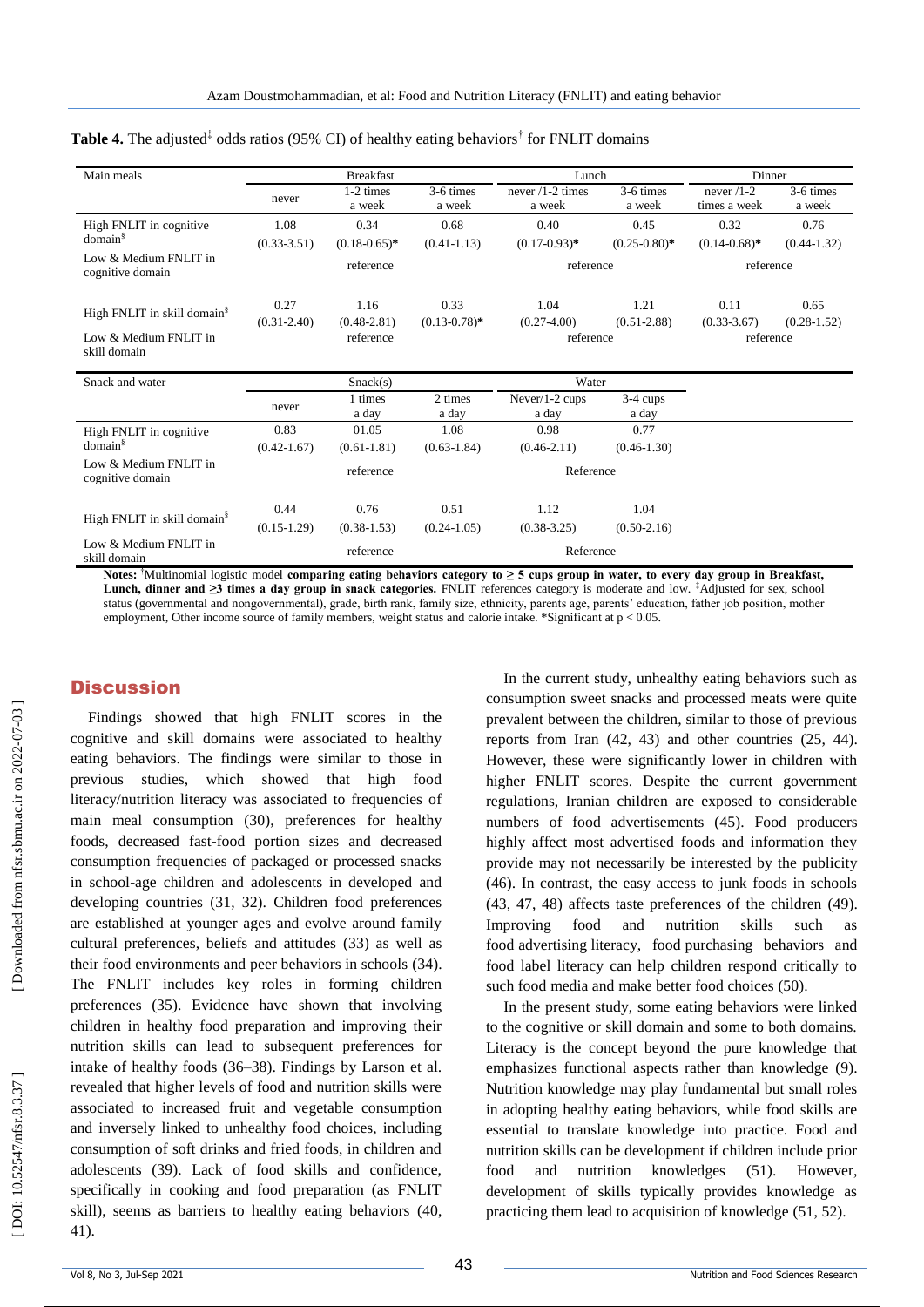| Sugary drinks                               | Tea/Coffee/Hot cacao |                     | Soft drinks/ Industrial fruit juices |                              |                     |                     |                 |                     | Sausage/Hamburger   |                             |                                       |                     |  |
|---------------------------------------------|----------------------|---------------------|--------------------------------------|------------------------------|---------------------|---------------------|-----------------|---------------------|---------------------|-----------------------------|---------------------------------------|---------------------|--|
|                                             | never                | 1-2 times           | 3-4 times                            |                              | never               | 1-2 times           |                 | 3-4 times           |                     | never                       |                                       | 1-2 times           |  |
|                                             |                      | a week              | a week                               |                              |                     | a week              |                 | a week              |                     |                             |                                       | a week              |  |
| High FNLIT in cognitive domain <sup>§</sup> | 1.30                 | 0.91                | 0.76                                 |                              | 0.95                | 0.93                |                 | 0.98                |                     | 2.16                        |                                       | 1.08                |  |
|                                             | $(0.65 - 2.60)$      | $(0.53 - 1.57)$     | $(0.42 - 1.40)$                      |                              | $(0.38 - 2.34)$     | $(0.38 - 2.24)$     |                 | $(0.37 - 2.58)$     |                     | $(0.96 - 4.83)$             |                                       | $(0.47 - 2.52)$     |  |
| Low & Medium FNLIT in cognitive domain      |                      | reference           |                                      |                              |                     |                     | reference       |                     |                     |                             | reference                             |                     |  |
| High FNLIT in skill domain <sup>§</sup>     | 0.78                 | 1.70                | 1.34                                 |                              | 7.57                | 4.50                |                 | 5.16                |                     | 1.80                        |                                       | 2.62                |  |
|                                             | $(0.27 - 2.23)$      | $(0.81 - 3.57)$     | $(0.57 - 3.15)$                      |                              | $(0.90 - 63.03)$    | $(0.54 - 37.31)$    |                 | $(0.58 - 45.45)$    |                     | $(0.38 - 8.50)$             |                                       | $(0.53 - 12.81)$    |  |
| Low & Medium FNLIT in skill domain          |                      | reference           |                                      |                              |                     |                     | reference       |                     |                     |                             | reference                             |                     |  |
|                                             |                      |                     |                                      |                              |                     |                     |                 |                     |                     |                             |                                       |                     |  |
| Fast foods                                  |                      | Pizza               |                                      |                              |                     |                     | French fries    |                     |                     | Restaurant foods/Fast foods |                                       |                     |  |
|                                             | Never                | 1-2 times<br>a week |                                      | 1-2 times<br>never<br>a week |                     | 3-4 times<br>a week |                 | never               | 1-2 times<br>a week |                             |                                       |                     |  |
| High FNLIT in cognitive domain <sup>§</sup> | 0.55                 |                     | 0.42                                 |                              | 2.27                | 1.89                | 2.19            |                     |                     | 1.60                        | 1.22                                  |                     |  |
|                                             | $(0.15 - 2.02)$      | $(0.11-1.63)$       |                                      | $(0.92 - 5.62)$              |                     | $(0.80 - 4.46)$     |                 | $(0.82 - 5.83)$     |                     | $(0.66 - 3.86)$             | $(0.49 - 3.01)$                       |                     |  |
| Low & Medium FNLIT in cognitive domain      |                      | reference           |                                      |                              |                     |                     | reference       |                     |                     |                             | reference                             |                     |  |
|                                             |                      |                     |                                      |                              |                     |                     |                 |                     |                     |                             |                                       |                     |  |
| High FNLIT in skill domain <sup>§</sup>     | 2.42                 |                     | 2.28                                 |                              | 6.54<br>5.32        |                     |                 | 1.38                |                     | 6.07                        | 3.71                                  |                     |  |
|                                             | $(0.25 - 22.77)$     |                     | $(0.23 - 23.06)$                     |                              | $(0.75 - 57.19)$    | $(0.62 - 45.38)$    |                 | $(0.12 - 15.68)$    |                     |                             | $(0.72 - 51.439)$<br>$(0.42 - 32.68)$ |                     |  |
| Low & Medium FNLIT in skill domain          |                      | reference           |                                      |                              |                     |                     | reference       |                     |                     |                             | reference                             |                     |  |
|                                             |                      |                     |                                      |                              |                     |                     |                 |                     |                     |                             |                                       |                     |  |
| Sweet & Salty snacks                        |                      | Sweet snacks        |                                      |                              | Sugar               |                     |                 | Honey/ Jam          |                     |                             | Salty snacks                          |                     |  |
|                                             | never                | 1-2 times<br>a week | 3-4 times<br>a week                  | never                        | 1-2 times<br>a week | 3-4 times<br>a week | never           | 1-2 times<br>a week | 3-4 times<br>a week | never                       | 1-2 times<br>a week                   | 3-4 times<br>a week |  |
| High FNLIT in cognitive domain <sup>§</sup> | 1.15                 | 1.28                | 0.64                                 | 1.10                         | 1.28                | 1.41                | 0.70            | 0.59                | 1.06                | 2.16                        | 1.83                                  | 2.58                |  |
|                                             | $(0.49 - 2.69)$      | $(0.68 - 2.38)$     | $(0.34 - 1.22)$                      | $(0.56 - 2.16)$              | $(0.75 - 2.20)$     | $(0.78 - 2.51)$     | $(0.37 - 1.32)$ | $(0.31 - 1.15)$     | $0.50 - 2.26$       | $(0.95-4.94)$               | $(0.85 - 3.93)$                       | $(1.09-6.13)*$      |  |
| Low & Medium FNLIT in cognitive domain      |                      | reference           |                                      |                              | reference           |                     |                 | reference           |                     |                             | reference                             |                     |  |
|                                             |                      |                     |                                      |                              |                     |                     |                 |                     |                     |                             |                                       |                     |  |
| High FNLIT in skill domain <sup>§</sup>     | 4.19                 | 1.69                | 1.51                                 | 1.70                         | 2.25                | 1.02                | 0.46            | 0.43                | 1.14                | 4.27                        | 1.64                                  | 2.35                |  |
|                                             | $(1.39-12.62)^*$     | $(0.63 - 4.55)$     | $(0.53-4.32)$                        | $0.63 - 4.52$                | $(1.02-4.96)$       | $(0.41 - 2.55)$     | $(0.20-1.01)$   | $(0.18-1.03)$       | $(0.51 - 2.59)$     | $(0.89 - 20.30)$            | $(0.34 - 7.86)$                       | $(0.46 - 11.94)$    |  |
| Low & Medium FNLIT in skill domain          |                      | reference           |                                      |                              | reference           |                     |                 | reference           |                     |                             | reference                             |                     |  |

### Table 5. The adjusted<sup>‡</sup> odds ratios (95% CI) of unhealthy eating behaviors<sup>†</sup> for FNLIT domains

**Notes:** †Multinomial logistic model **comparing eating behaviors category to ≥5 times group** in Tea/Coffee/Hot cacao, Soft drinks/ Industrial fruit juices, French fries, Sweet snacks, Sugar, Honey/ Jam, Salty snacks categories, to ≥ 3 times group in Sausage/Hamburger, Pizza and Restaurant foods/ Fast foods. FNLIT references category is moderate and low. ‡Adjusted for sex, school status (governmental and nongovernmental), grade, birth rank, family size, ethnicity, parents age, parents' education, father job position, mother employment, Other income source of family members, weight status and calorie intake. \*Significant at p < 0.05.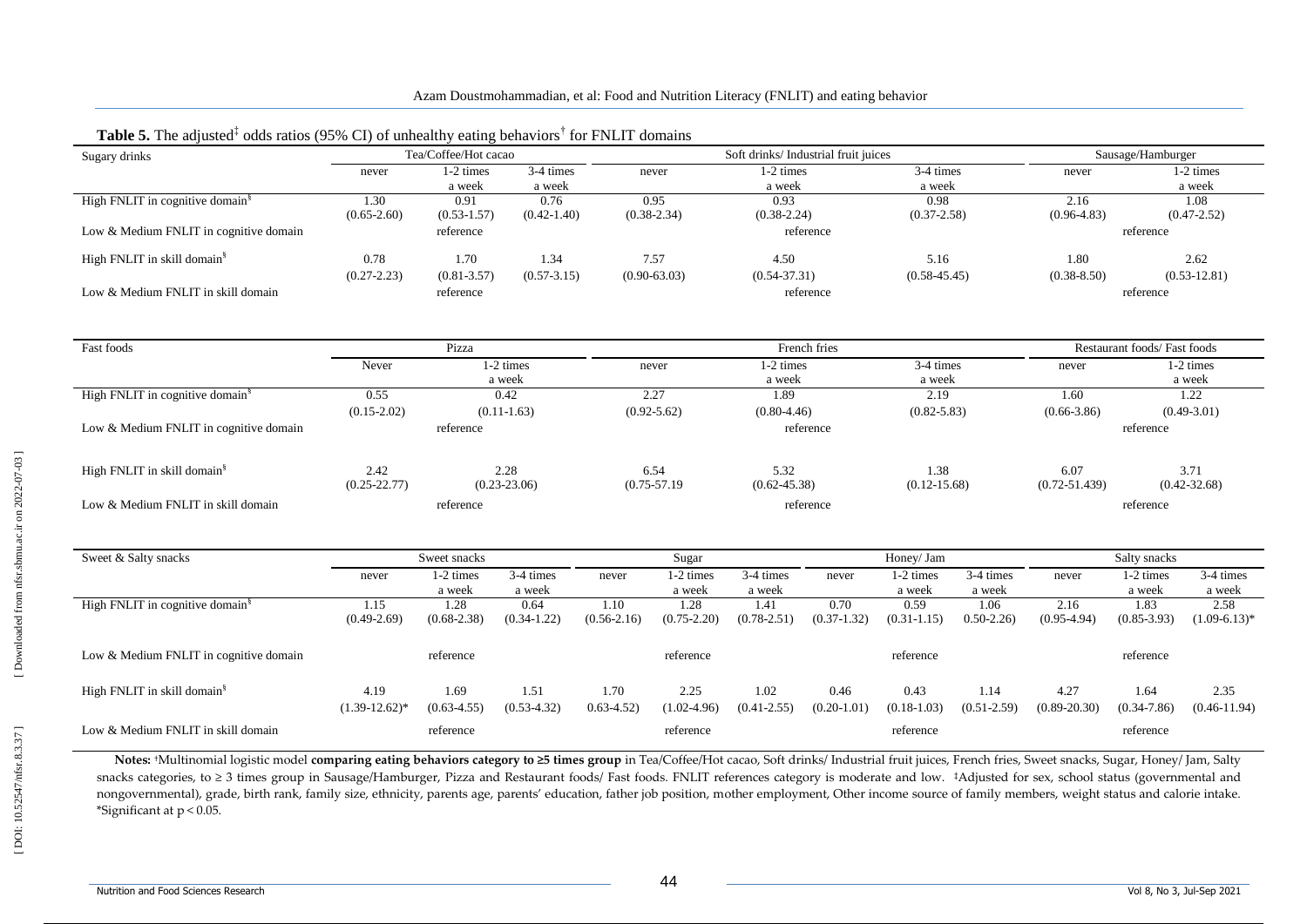Links between the nutrition knowledge, skill and critical decision -making (which is conceptualized as food literacy) help children control their eating behaviors ( 9 ). In the current study, a considerable proportion of the students included low FNLIT scores in the skill domain, compared to the cognitive domain. This reveals that despite importance of the cognitive domain of FNLIT, effective strategies for the improvement of dietary skills are absent. This may be attributed to the fact that training in schools is based on the factual information and theoretical concepts. Content analysis of the Iranian primary school textbooks has shown that nutritional contents of the school textbooks are majorly theoretical rather than practical (53 ). These contents have led to students with high food and nutrition knowledges but with major gaps in performances and skills, resulting in unhealthy eating behaviors (54 ).

Based on the current evidence, individuals with higher self-efficacies are more likely to achieve desirable outcomes despite existed barriers (55 ). Building selfefficacy and sharing nutrition information with others through discussions and group activities in schools may be the most common strategies to improve children skills for better food choices (56 ). To improve student food skills, changing food ideas may best support children in making healthier food choices. Evidence show that school food atmosphere is a critical element in forming student dietary intakes and food choices (57 ). To the best of the authors' knowledge, no studies are available to investigate associations between FNLIT and eating behaviors of school -age children. Therefore, the current study includes significant values due to its novel findings and contents of numerous covariates to analyze FNLIT of eating behaviors. This obviously enables researchers to minimize the confounding effects of other factors. However, this study included limitations. The current study could not identify causal relationships such as possible reverse causalities due to its cross -sectional design. As the present study included frequencies of food intakes, quantities of the consumed foods could not be estimated. Future studies should include longitudinal approaches to investigate potentially causal contributions of FNLIT to children dietary intakes in large sample sizes. In contrast, statistically significant associations between dietary attributes and FNLIT were small in this study. Future studies in various social and cultural settings are necessary to investigate such associations.

### **Conclusion**

The current study has added knowledge to the field by providing a common language for FNLIT. The present results are general reminders to schools of various learning needs of children. Furthermore, study highlights the necessity of continuous improvements in health education curriculum of schools in Iran, particularly in practical and

skill -based lessons. Further studies with long -term follow up plans are needed to better understand associations between FNLIT and eating behaviors.

### **Ethics approval and consent to participate**

The study was approved by the National Nutrition and Food Technology Research Institute (NNFTRI) Ethics Committee (approval code: IR.SBMU.nnftri.Rec.1394.20). Written informed consents were signed by the students and their parents before the commencement of the survey.

### **Authors' contributions**

AD was responsible for analyzing and interpreting data and drafting and editing the manuscript NO, NKM, HE -Z carried out the study design and analysis. AD, ZA, SE, collected data. AD, NO, NKM, MA1, MA2 and HE -Z participated in conceiving and designing the study, revising the manuscript and collecting data. All authors read and approved the final manuscript .

### Acknowledgement

The authors express their appreciation to Shahid Beheshti University of Medical Sciences, National Nutrition and Food Technology Research Institute (NNFTRI), for funding the study. All coordinators and students participated in this study are appreciated.

### Financial disclosure

The authors declared no financial interest.

### Funding/Support

This work was supported by Shahid Beheshti University of Medical Sciences, National Nutrition and Food Technology Research Institute (NNFTRI) (grant no. 1394.20/16-10-2015).

### References

- 1. Mendis S, Davis S, Norrving B. Organizational update: the world health organization global status report on noncommunicable diseases 2014; one more landmark step in the combat against stroke and vascular disease. Stroke. 2015;46(5):e121 -2.
- 2. Doustmohammadian A, Abdollahi M, Bondarianzadeh D, Houshiarrad A, Abtahi M. Parental determinants of overweight and obesity in Iranian adolescents: a national study. Iran J Pediatr. 2012;22(1):35 -42.
- 3. Azadbakht L, Esmaillzadeh A. Macro and Micro -Nutrients Intake, Food Groups Consumption and Dietary Habits among Female Students in Isfahan University of Medical Sciences. Iran Red Crescent Med J. 2012;14(4):204 -9.
- 4. Kelishadi R, Razaghi EM, Gouya MM, Ardalan G, Gheiratmand R, Delavari A, et al. Association of physical activity and the metabolic syndrome in children and adolescents: CASPIAN Study. Horm Res. 2007;67(1):46 -52.
- 5. Kelishadi R, Ardalan G, Gheiratmand R, Majdzadeh R, Hosseini M, Gouya MM, et al. Thinness, overweight and

# DOI: 10.52547/nfsr.8.3.37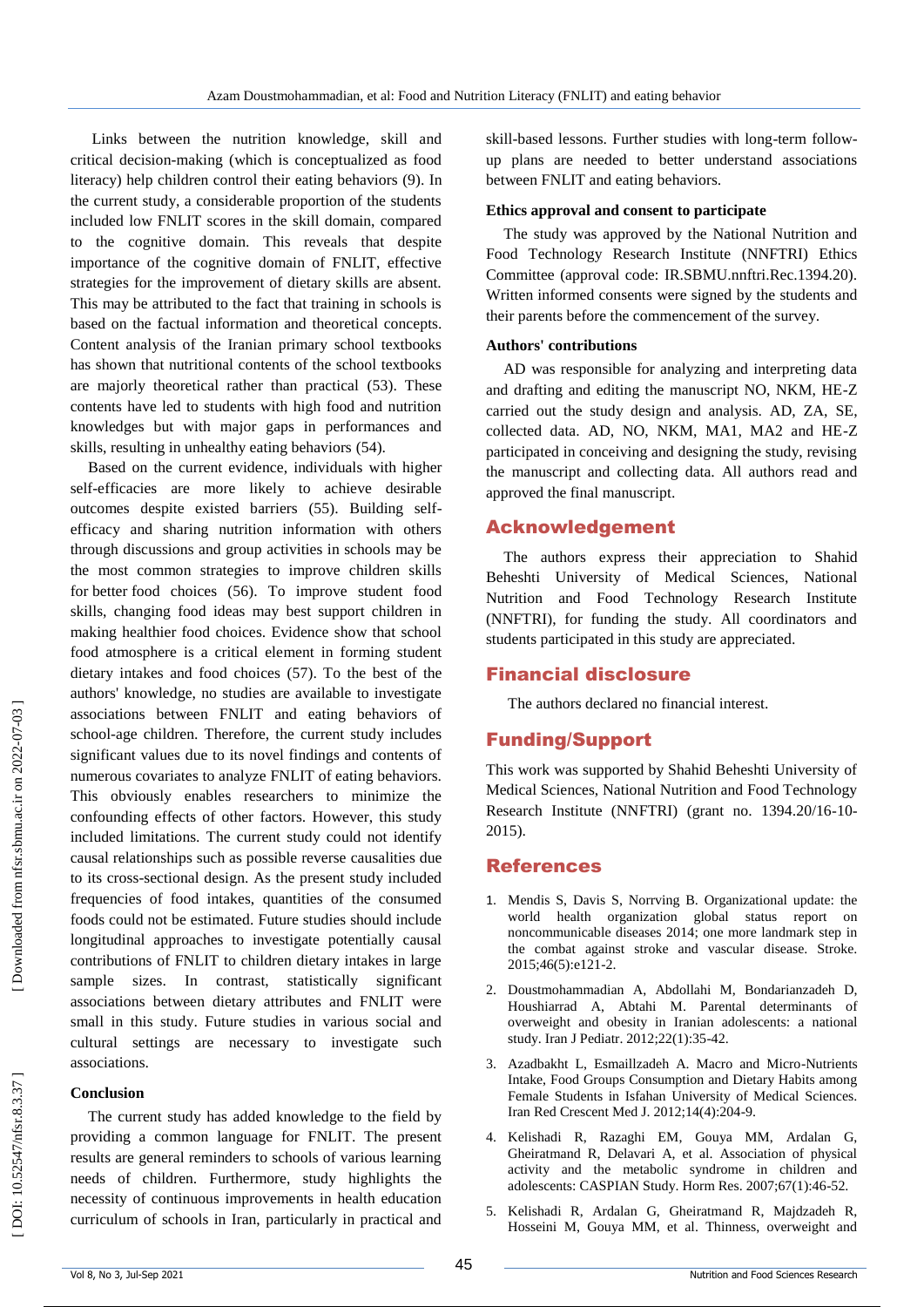obesity in a national sample of Iranian children and adolescents: CASPIAN Study. Child Care Health Dev. 2008;34(1):44 -54.

- 6. Fung C, Kuhle S, Lu C, Purcell M, Schwartz M, Storey K, et al. From "best practice" to "next practice": the effectiveness of school -based health promotion in improving healthy eating and physical activity and preventing childhood obesity. Int J Behav Nutr Phys Act. 2012;9:27.
- 7. WHO. Jakarta Declaration on Health Promotion into the 21st Century. Switzerland, Geneva: World Health Organisation. . 1997.
- 8. Zoellner J, Connell C, Bounds W, Crook L, Yadrick K. Nutrition literacy status and preferred nutrition communication channels among adults in the Lower Mississippi Delta. Prev Chronic Dis. 2009;6(4):A128.
- Vidgen HA, Gallegos D. Defining food literacy and its components. Appetite. 2014;76:50 -9.
- 10. Velardo S. The Nuances of Health Literacy, Nutrition Literacy and Food Literacy. J Nutr Educ Behav. 2015;47(4):385 -9 e1.
- 11. Laska MN, Larson NI, Neumark -Sztainer D, Story M. Does involvement in food preparation track from adolescence to young adulthood and is it associated with better dietary quality? Findings from a 10 -year longitudinal study. Public Health Nutr. 2012;15(7):1150 -8.
- 12. Zoellner J, You W, Connell C, Smith -Ray RL, Allen K, Tucker KL, et al. Health literacy is associated with healthy eating index scores and sugar -sweetened beverage intake: findings from the rural Lower Mississippi Delta. Journal of the American Dietetic Association. 2011;111(7):1012 -20.
- 13. Oti JA. Food Literacy and Dietary Behaviour among Day Students of Senior High Schools in Winneba, Central Region of Ghana. Journal of Food and Nutrition Research. 2020;8(1):39 -49.
- 14. Caraher M, Lloyd S, Lawton J, Singh G, Horsley K, Mussa F. A tale of two cities: A study of access to food, lessons for public health practice. Health Education Journal. 2010;69(2):200 -10.
- 15. Nutbeam D, Kickbusch I. Advancing health literacy: a global challenge for the 21st century. Health promotion international. 2000;15(3):183 -4.
- 16. Doustmohammadian A, Omidvar N, Keshavarz Mohammadi N, Abdollahi M, Amini, M., Eini -Zinab H. Developing and validating a scale to measure Food and Nutrition Literacy (FNLIT) in elementary school children in Iran. PLoS One. 2017;(accepted).
- 17. Doustmohammadian A, Keshavarz Mohammadi N, Omidvar N, Amini M, Abdollahi M, Eini -Zinab H, et al. Food and nutrition literacy (FNLIT) and its predictors in primary schoolchildren in Iran. Health promotion international. 2018.
- 18. McGuire S. US Department of Agriculture and US Department of Health and Human Services, Dietary Guidelines for Americans, 2010. Washington, DC: US Government Printing Office, January 2011. Advances in Nutrition: An International Review Journal. 2011;2(3):293 -4.
- 19. Rampersaud GC, Pereira MA, Girard BL, Adams J, Metzl JD. Breakfast habits, nutritional status, body weight and academic performance in children and adolescents. Journal of the American Dietetic Association. 2005;105(5):743 -60.
- 20. Vik FN, Bjornara HB, Overby NC, Lien N androutsos O, Maes L, et al. Associations between eating meals, watching TV while eating meals and weight status among children, ages 10 -12 years in eight European countries: the ENERGY cross -sectional study. Int J Behav Nutr Phys Act. 2013;10:58.
- 21. Croll JK, Neumark -Sztainer D, Story M. Healthy eating: what does it mean to adolescents? Journal of nutrition education. 2001;33(4):193 -8.
- 22. Shi X, Tubb L, Fingers ST, Chen S, Caffrey JL. Associations of physical activity and dietary behaviors with children's health and academic problems. J Sch Health. 2013;83(1):1 -7.
- 23. Geboers B, de Winter AF, Luten KA, Jansen CJ, Reijneveld SA. The association of health literacy with physical activity and nutritional behavior in older adults and its social cognitive<br>mediators. Journal of health communication. mediators. Journal of health communication. 2014;19(sup2):61 -76.
- 24. Bostock S, Steptoe A. Association between low functional health literacy and mortality in older adults: longitudinal cohort study. BMJ. 2012;344:e1602.
- 25. Kim SY, Sim S, Park B, Kong IG, Kim JH, Choi HG. Dietary Habits Are Associated With School Performance in Adolescents. Medicine (Baltimore). 2016;95(12):e3096.
- 26. Aadahl M, Jørgensen T. Validation of a new self -report instrument for measuring physical activity. Medicine and science in sports and exercise. 2003;35(7):1196 -202.
- 27. Kelishadi R, Rabiei K, Khosravi A, Famouri F, Sadeghi M, Rouhafza H, et al. Assessment of physical activity of adolescents in Isfahan. 2001.
- 28. Bickel G, Nord M, Price C, Hamilton W, Cook J. Guide to measuring household food security. Guide to Measuring Household Food Security in the United States: Revised 2000 No 6 March 2000 USDA, Food and Nutrition Services, Alexandria, VA. 2000.
- 29. Rafiei M, Nord M, Sadeghizadeh A, Entezari MH. Assessing the internal validity of a household survey -based food security measure adapted for use in Iran. Nutrition journal. 2009;8(1):1.
- 30. Utter J, Denny S, Lucassen M, Dyson B. Adolescent Cooking Abilities and Behaviors: Associations With Nutrition and Emotional Well -Being. J Nutr Educ Behav. 2016;48(1):35 -41 e1.
- 31. Robson SM, Stough CO, Stark LJ. The impact of a pilot cooking intervention for parent -child dyads on the consumption of foods prepared away from home. Appetite. 2016;99:177 -84.
- 32. Hersch D, Perdue L, Ambroz T, Boucher JL. The impact of cooking classes on food -related preferences, attitudes and behaviors of school -aged children: a systematic review of the evidence, 2003 -2014. Prev Chronic Dis. 2014;11:E193.
- 33. Savage JS, Fisher JO, Birch LL. Parental influence on eating behavior: conception to adolescence. The Journal of Law, Medicine & Ethics. 2007;35(1):22 -34.
- 34. Ronto R, Ball L, Pendergast D, Harris ND. Food literacy at secondary schools in Australia. Journal of School Health. 2016;86(11):823 -31.
- 35. Ballance D, Webb N. For the mouths of babes: nutrition literacy outreach to a child care center. Journal of consumer health on the Internet. 2015;19(1):1 -12.
- 36. Birch LL, Doub AE. Learning to eat: birth to age 2 y. The American journal of clinical nutrition. 2014;99(3):723S -8S.

DOI: 10.52547/nfsr.8.3.37